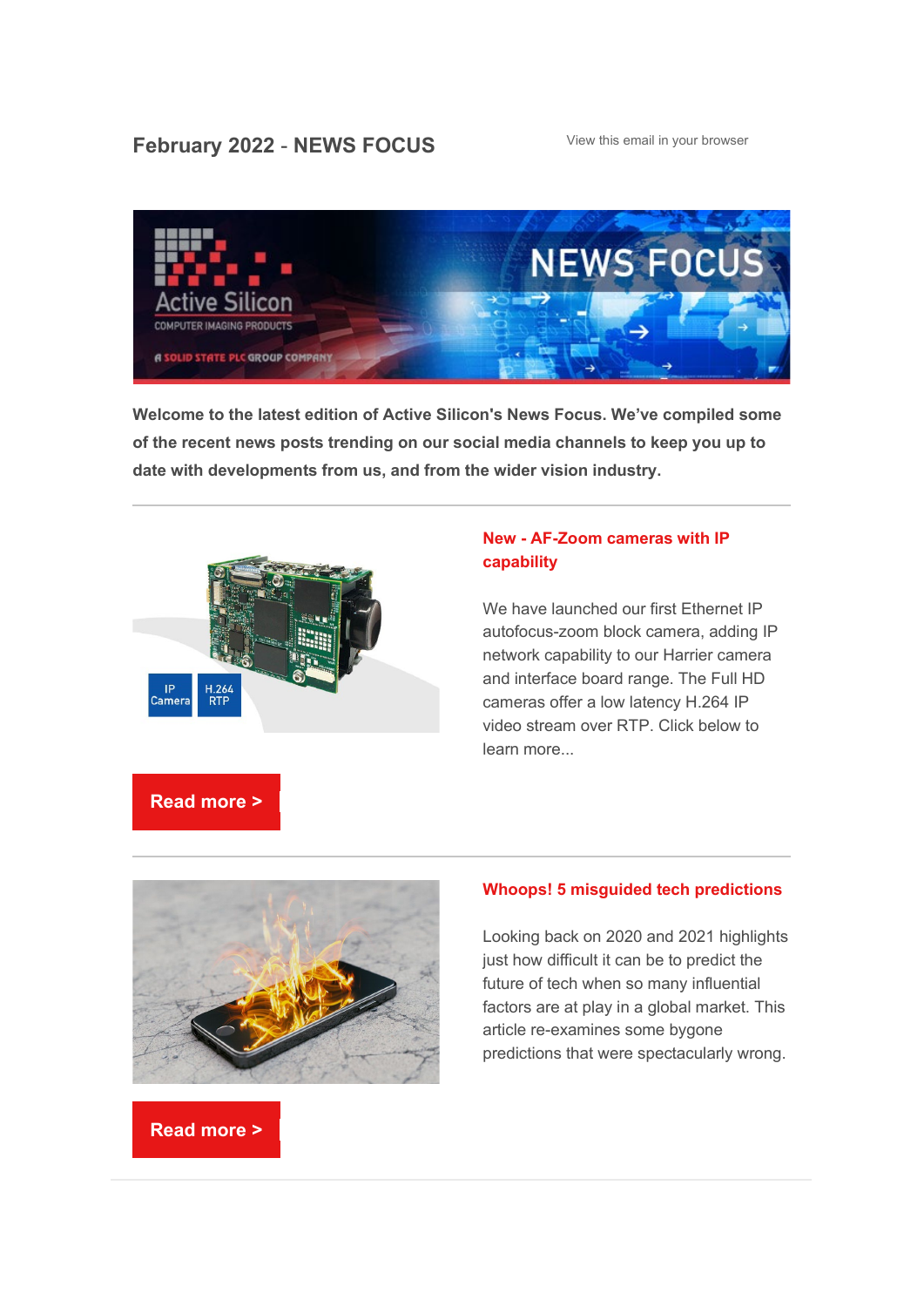

### **[The most important factors when](https://www.steatite.co.uk/2021/12/22/uav-whitepaper/)  [designing a UAV](https://www.steatite.co.uk/2021/12/22/uav-whitepaper/)**

We're delighted to share Steatite's comprehensive white paper which guides drone designers through selecting the best imaging, power, computing, communication and navigational technologies for UAVs across a range of applications.

## **[Read more >](https://www.steatite.co.uk/2021/12/22/uav-whitepaper/)**



#### **[Making sense of smell](https://www.activesilicon.com/news-media/news/making-sense-of-smell/)**

We've seen how technology has learnt to enhance or even replace our senses of sight, touch and hearing, but what about smell? Researchers have been looking at ways to harness the techniques used in sensing smell and reproduce the process electronically.

# **[Read more >](https://www.activesilicon.com/news-media/news/making-sense-of-smell/)**



### **[Interview: Balancing supply and](https://www.activesilicon.com/news-media/news/balancing-supply-and-demand/)  [demand](https://www.activesilicon.com/news-media/news/balancing-supply-and-demand/)**

Supply chain issues are making headlines around the globe, so we spoke with our own Supply Chain Manager to see how Active Silicon is managing the supply and demand predicament, and other factors that keep him on his toes!

### **[Read more >](https://www.activesilicon.com/news-media/news/balancing-supply-and-demand/)**